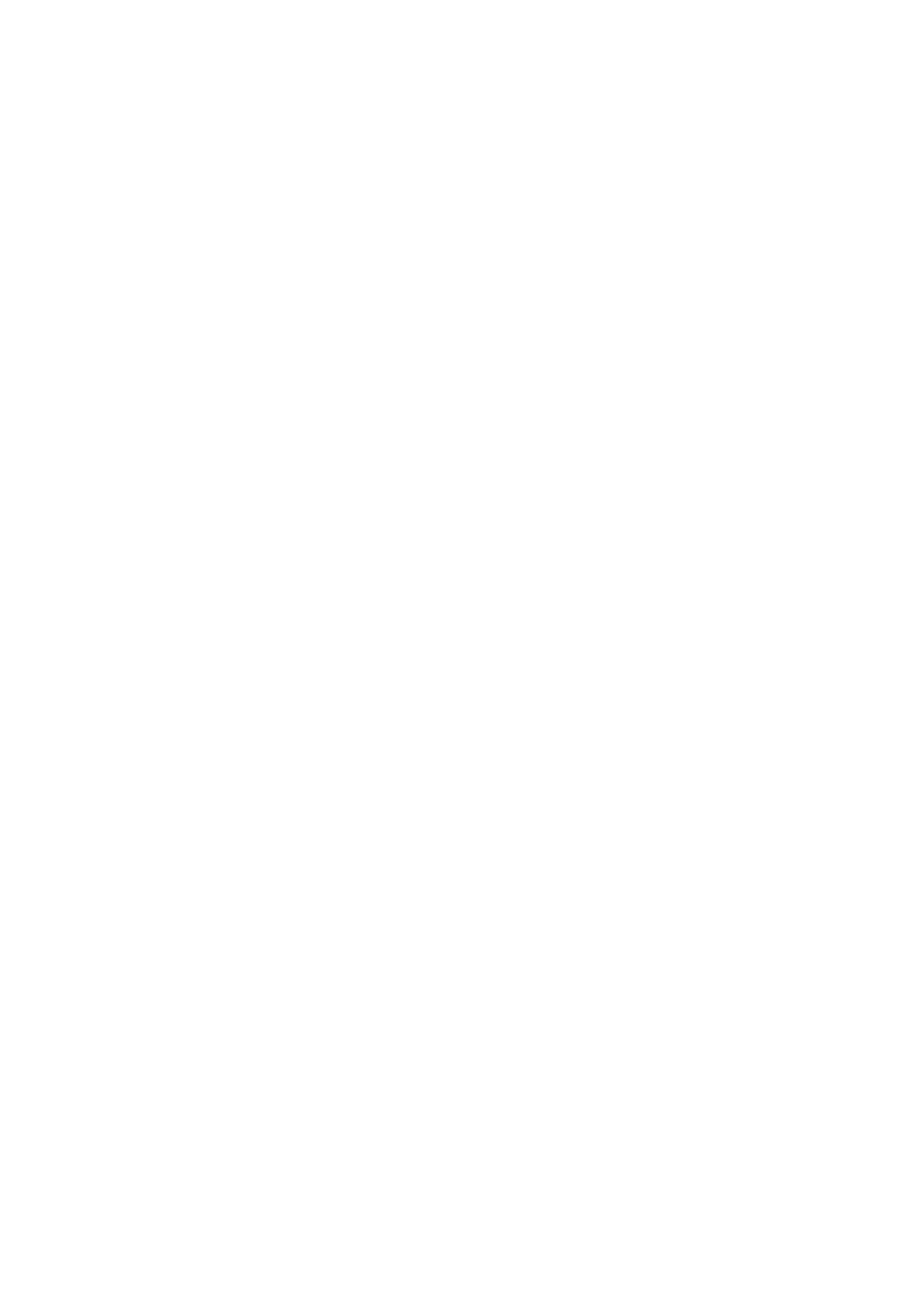# **Ground Medium LED**

**Ground series**

| <b>SPECIFICATION</b> | <b>LIGHT COLOUR</b>                                                | <b>COMFORT WHITE</b> | <b>WARM WHITE</b> | <b>NEUTRAL WHITE</b> | <b>COOL WHITE</b> |  |  |  |  |  |
|----------------------|--------------------------------------------------------------------|----------------------|-------------------|----------------------|-------------------|--|--|--|--|--|
|                      | <b>Colour Temperature*</b>                                         | $2700 \pm 150$ K     | $3000 \pm 150$ K  | $4000 \pm 250$ K     | $5000 \pm 250$ K  |  |  |  |  |  |
|                      | <b>Effective Lumen Output**</b>                                    | 1450 lm              | 1450 lm           | 1650 lm              | 1650 lm           |  |  |  |  |  |
|                      | <b>CRI</b>                                                         |                      |                   | $\geq 80$            |                   |  |  |  |  |  |
|                      | <b>Viewing Angle [FWHM]</b>                                        |                      |                   | $25^\circ, 50^\circ$ |                   |  |  |  |  |  |
|                      | 230V AC 50Hz / 12V/24V DC<br><b>Input Voltage</b>                  |                      |                   |                      |                   |  |  |  |  |  |
|                      | <b>Power Consumption</b><br>20W / 18W                              |                      |                   |                      |                   |  |  |  |  |  |
|                      | <b>Operating Temperature</b><br>$-20^{\circ}$ C ÷ +55 $^{\circ}$ C |                      |                   |                      |                   |  |  |  |  |  |
|                      | <b>Dimensions</b>                                                  | Ø148mm               |                   |                      |                   |  |  |  |  |  |
|                      | Cable Type                                                         | H07RN-F 3G1 / 2X1.5  |                   |                      |                   |  |  |  |  |  |
|                      | <b>Cable Length</b>                                                | 0.5 <sub>m</sub>     |                   |                      |                   |  |  |  |  |  |
|                      | <b>IP Rating</b>                                                   | IP67 / IP68          |                   |                      |                   |  |  |  |  |  |
|                      | Lifetime***                                                        |                      | $\geq 60000$ h    |                      |                   |  |  |  |  |  |

\* Other CCTs and colours available on request.<br>\*\* Source performance in real-life conditions at Ta=25°C; includes optical losses; the tolerance of source lumen output is 5%.<br>\*\*\* Approximate lifetime of LEDs declared by Cr

### **DIMENSIONS [mm] SQUARE FRONT ROUND FRONT**









**CREE<sup><</sup>** ▶ LED Solution Provider